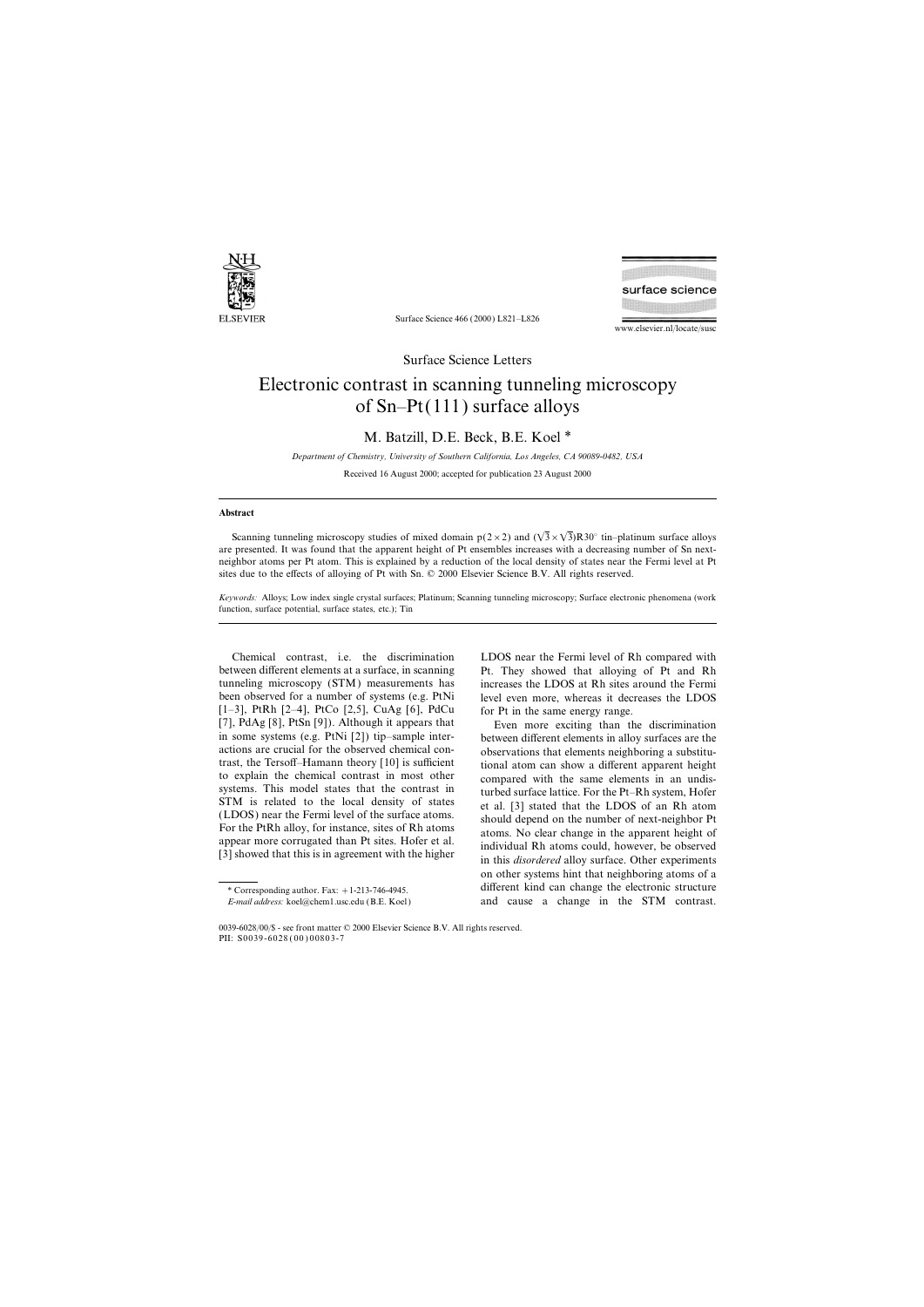surface IrCu alloy buried in the second layer of a studied extensively. The differences between the Cu crystal. The underlying Ir atoms induced a chemical properties of clean  $Pt(111)$  and the alloy contrast difference in the STM images in the Cu surfaces have been partly accounted for by ensemoverlayer. This may be explained by a change in ble-size effects that reduce the number of contiguthe electronic structure of the Cu layer caused by ous Pt atoms available for adsorption and reaction the underlying Ir atoms. Intriguing results have sites. However, electronic (ligand) effects can also also been achieved for Au atoms substituting for play a decisive role in the altered chemical reactiv-Ni atoms in an Ni (111) single crystal surface. The ity for surfaces with different Sn concentrations. Ni atoms surrounding the substitutional Au atom The experiments were performed in an ultrahigh appear brighter in STM images compared with the vacuum chamber with a base pressure of 'undisturbed' Ni atoms in the surface [12].  $2 \times 10^{-10}$  Torr. The apparatus was equipped with Although, a purely topographical effect could not a reverse-view low-energy electron diffraction be excluded conclusively, a change in the LDOS (LEED) optics, cylindrical mirror analyzer for at the sites of the Ni atoms induced by the neigh- Auger electron spectroscopy (AES), quadrupole boring Au atom may explain this observation. mass spectrometer for residual gas analysis, ion These results suggest that it is not only possible to sputtering gun for sample cleaning, leak valves distinguish between different elements at a surface, and gas dosing lines, and a resistively heated Sn but also to discriminate between the *same* element doser. The scanning tunneling microscope was a in different environments due to changes in the home built, single piezo-tube design. Electroelectronic structure of the atoms. These changes chemically etched polycrystalline W tips were used may be observed as 'electronic' contrast in STM in all experiments. Standard procedures for cleanimages. ing the Pt single crystal and preparing the Pt–Sn

in STM images with the number of hetero-atoms single crystal was cleaned by using cycles of  $500 \text{ eV}$ surrounding the atom is anticipated, there has Ar<sup>+</sup>-ion sputtering, annealing in  $2 \times 10^{-7}$  Torr been no unambiguous evidence presented so far.  $\alpha$  oxygen to 1000 K and final annealing to 1200 K In this Letter we show that Pt ensembles exhibit in vacuum. The cleanliness of the sample was different apparent heights in STM images depend-<br>checked by AES. Sn was deposited on the Pt(111) ing on the number of Sn neighbor atoms per Pt surface at room temperature, and the tin coverage atom in Sn–Pt surface alloys. Sn–Pt(111) surface was estimated from the  $Sn(430 \text{ eV})/Pt(237 \text{ eV})$ alloys are well suited for the study of electronic peak-to-peak ratio in AES. Following Sn deposcontrast in STM because *two* stable, *ordered* sur- ition, the sample was annealed to 1000 K in order face alloys can be formed by substitutional replace- to form the desired Sn–Pt (111) surface alloy. ment of Pt atoms by Sn in the surface layer to LEED analysis of such samples confirmed that create the p(2 × 2) and  $(\sqrt{3} \times \sqrt{3})R30^\circ$  alloy struc- it was possible to prepare surfaces that showed tures [13,14]. By preparing a surface that shows the co-existence of both the  $p(2\times2)$  and domains of both possible ordered alloy structures,  $(\sqrt{3} \times \sqrt{3})R30^\circ$  surface alloy phases. Fig. 1 shows the apparent height in STM images of the Pt an STM image of a surface region exhibiting both atoms in either domain can be compared directly. ordered alloy structures. Even though we have This excludes possible ambiguities concerning the achieved atomic resolution of clean Pt(111) surstate of the probing tip that would arise if the two faces with our scanning tunneling microscope, we structures were imaged independently. Further- only resolve the unit cell of the Sn–Pt alloys. The more, domain boundaries and defects in the sur- Pt ensembles in the alloy structure did not show face alloy were expected to exhibit a variety of Pt any atomic corrugation. In agreement with results

atom constellations for additional comparisons.<br>The structural  $[13-16]$  and chemical  $[17-21]$ 

Gilarowski and Niehus [11] have reported a sub-<br>properties of Sn-Pt(111) surface alloys have been

Although a change of the atomic corrugation surface alloys were used  $[14,22]$ . The Pt $(111)$ 

by Kuntze et al. [9] on bulk  $Pt<sub>3</sub>Sn(111)$  surfaces, the Sn atoms are depicted as depressions by STM,

SURFACE SCREEK CE STRS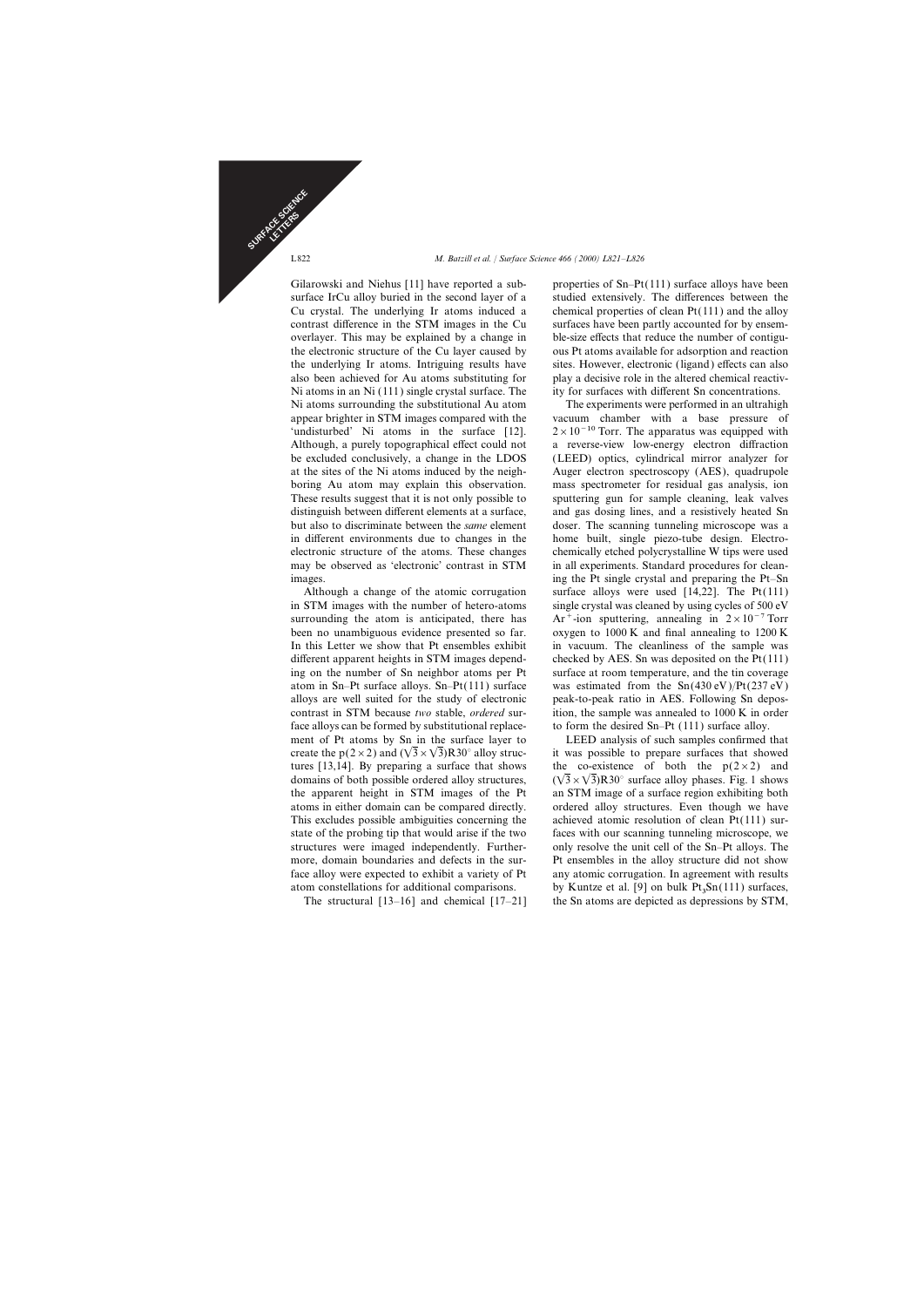

area: 6.3 × 6.3 nm<sup>2</sup>; tunneling conditions are  $U_{\text{bias}} = 2.5 \text{ mV}$ , may be explained by an oxidized or contami-<br> Bias=2.5 mV, mated tip

despite the fact that they are buckled out of the surface layer by  $0.022$  nm [14]. This has been explained by the low LDOS near the Fermi edge at the sites of the Sn atoms compared with Pt atoms. Furthermore, the apparent height of the Pt ensembles with respect to the Sn atoms varies between the two different surface alloys. In the  $p(2\times2)$  alloy, the Pt atoms appear brighter than in the  $(\sqrt{3} \times \sqrt{3})R30^\circ$  alloy. Defects in the surface alloy, i.e. spots in the surface with missing Sn atoms in the alloy structure or antiphase boundaries between two  $(\sqrt{3} \times \sqrt{3})R30^\circ$  domains, exhibit different apparent heights. This is shown in Fig. 2a. The apparent corrugation of these images does not change significantly with the applied bias voltage in a range between 4 and 300 mV for most tips. In one exceptional case, however, we did observe that significant contrast difference between Fig. 1. STM image of  $p(2 \times 2)$  (left) and  $(\sqrt{3} \times \sqrt{3})R30^{\circ}$  (right)<br>domains of an Sn-Pt (111) surface alloy. The imaged unit cells<br>of the ordered alloys are also indicated (see also Fig. 3). Scan extremely low (few m nated tip.

If the change in the apparent height is a result



Fig. 2. (a) STM image of an Sn–Pt(111) surface alloy showing regions of both ordered alloy domains and defect sites in the alloy that are comprised of Pt ensembles with reduced Sn coordination. Antiphase boundaries (apb) in the  $(\sqrt{3}\times\sqrt{3})R30^\circ$  domains are also visible. Platinum ensembles with one or two Sn neighbors per Pt atom are labeled with 1 and 2 respectively. Scan area:  $7.5 \times 7.5$  nm<sup>2</sup>; tunneling conditions:  $U_{\text{bias}} = 280$  mV,  $I = 0.5$  nA. (b) The dependence of the corrugation of Pt ensembles measured in the STM image shown in (a) on the number of Sn neighbor atoms per Pt atom.

SURFACE SCENCE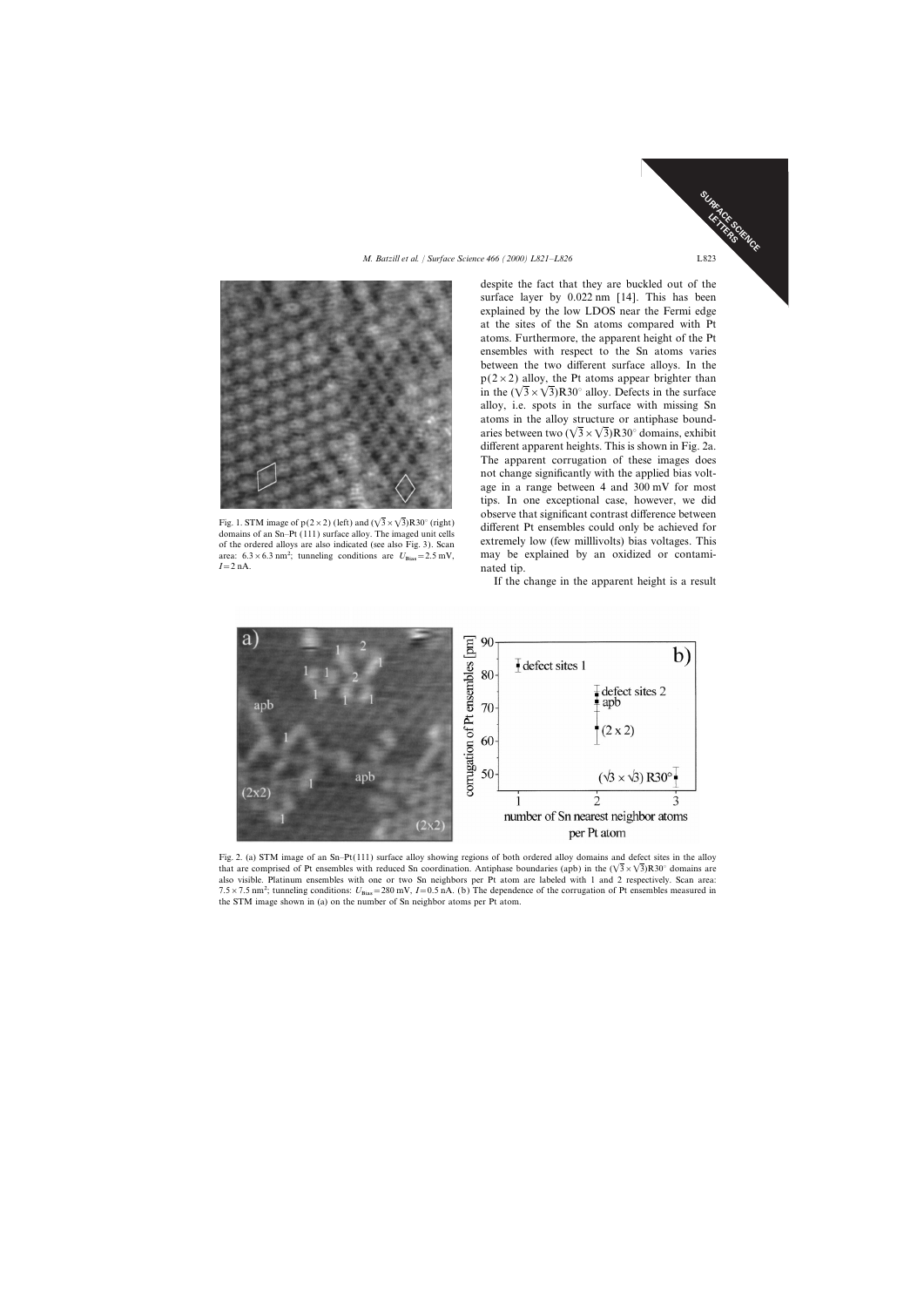

Fig. 3. Schematic illustrations of surface structures corresponding to (a)  $p(2\times2)$ , (b)  $(\sqrt{3}\times\sqrt{3})R30^\circ$ , (c) an antiphase boundary in  $a (\sqrt{3} \times \sqrt{3})R30^\circ$  alloy. Pt atoms are depicted as white and Sn atoms as black. Light gray atoms in (c) mark Pt atoms in the antiphase boundary. The unit cells in the STM images of Fig. 1 are also indicated in (a) and (b). The number of neighboring Sn atoms per Pt atom can be easily counted in these illustrations.

of alloying, then one may expect a correlation significantly larger than the corrugation measured, between the corrugation of the Pt ensembles in the for instance, for the PtRh alloy of only 22 pm [3]. STM images with the number of neighboring Sn This implies a larger difference in the LDOS near atoms per Pt atom. In Fig. 3, we illustrate that the Fermi edge between Sn and Pt than between every Pt atom in the  $(\sqrt{3} \times \sqrt{3})R30^\circ$  alloy structure Pt and Rh. has three Sn neighbors, and that Pt atoms in the Apart from the change in the LDOS, other  $p(2\times2)$  alloy and in an antiphase boundary have effects may contribute to the observed changes in two Sn neighbors. In Fig. 2b, the corrugation of the corrugation of different platinum ensembles. these Pt ensembles and those in defect sites with The corrugation in STM images decreases expoone or two Sn neighbors per Pt atom found in nentially with the decay length of the electronic Fig. 2a are plotted against the number of Sn states, which, in turn, are sensitive to the reciprocal nearest neighbors per Pt atom. The tendency is for lattice constant [10]. The shortest reciprocal lattice the corrugation of the Pt atoms to decrease with vector for the  $p(2\times2)$  alloy is shorter than for an increasing number of Sn neighboring atoms. the  $(\sqrt{3} \times \sqrt{3})R30^\circ$  alloy, and thus one may expect Defect sites with two Sn neighbors per Pt atom, a larger corrugation for the  $p(2\times2)$  compared and Pt ensembles in antiphase boundaries have a with the  $(\sqrt{3} \times \sqrt{3})R30^\circ$  surface structure in slight tendency to appear brighter than Pt ensem- agreement with our observations. Furthermore, bles in the  $p(2\times2)$  alloy structure that have the differently hybridized electronic states may exhibit same number of Sn neighbors.  $\Box$  different decay lengths that potentially cause a

ling of atoms can be excluded for the interpretation These different electronic effects may coexist and of the observed corrugation in the STM images. contribute to the measured corrugation. In prac-It is known from ion scattering experiments that tice, however, it is difficult to disentangle these the Sn atoms are buckled outwards by about effects. In previous studies, only changes in the 0.022 nm for both surface alloys [14]. Thus, we LDOS have been considered in order to explain do not image directly the topographical structure the chemical contrast of some systems [3]. In the of the surface. Tip–sample interactions are also following we qualitatively show that such an unlikely to play an important role in causing the approach can also explain our observations. contrast for this particular system, since no signifi- Electronic structure calculations by Pick [23] cant changes could be observed with a variation showed that hybridization between Pt-d and Sn-p in the tip–sample separation. These observations electrons leads to a lowering of the LDOS at the favor an electronic effect for causing the contrast Fermi level and a downward shift of the Pt local in the STM images. The measured corrugation in d-band. The Tersoff–Hamann model predicts that this study of  $\sim$ 48 pm for the  $(\sqrt{3} \times \sqrt{3})R30^\circ$  and for negligible tip–surface interactions and a tip ~63 pm for the  $p(2\times2)$  alloy (see Fig. 2b) is with s-type symmetry, the contrast in STM images

Topographical effects due to e.g. outward buck- change in the apparent heights in the STM images.

SURFACE SCREEK CE STRS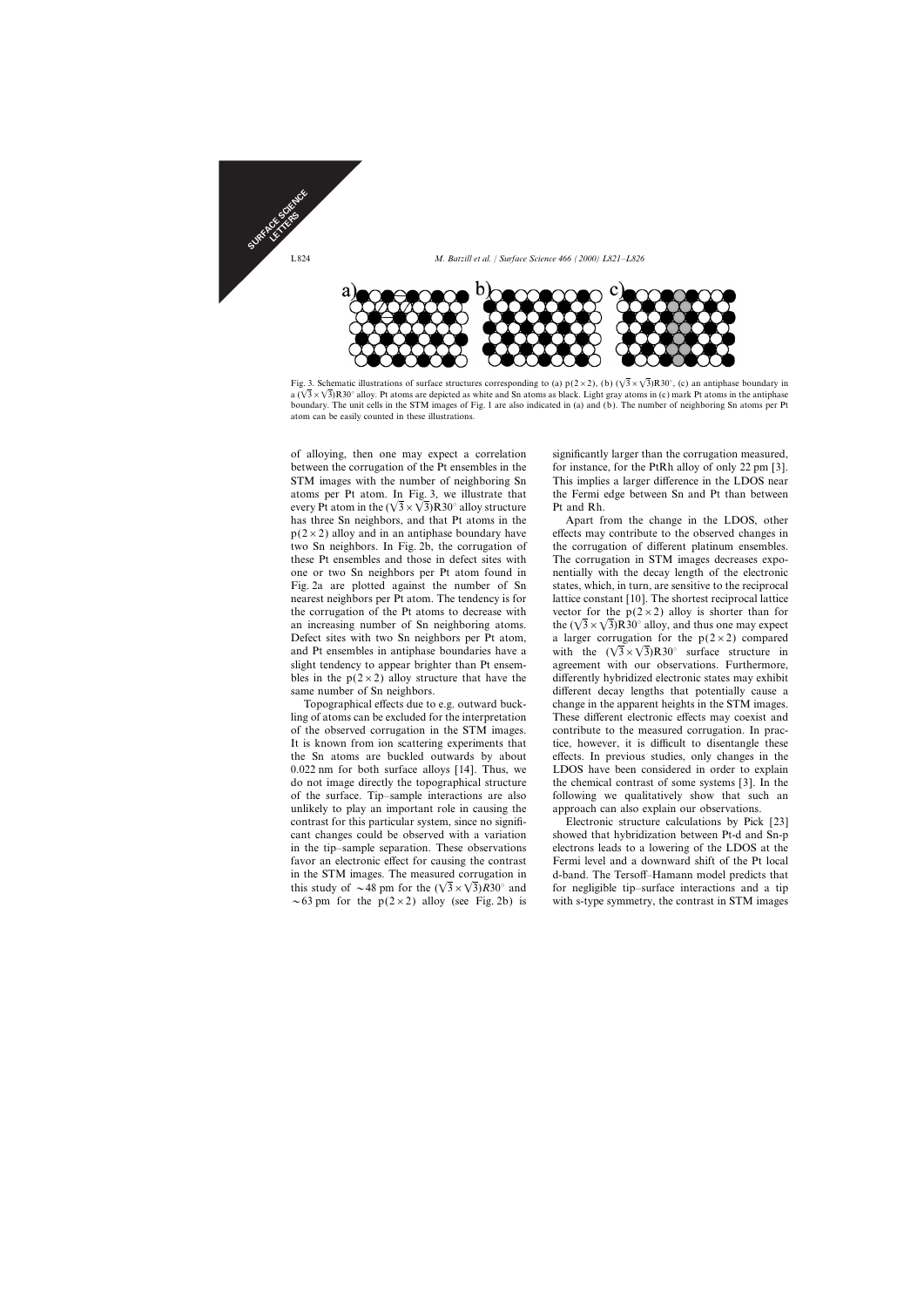represents the LDOS of the surface around the Fermi level. Thus the difference in the apparent height of Pt atoms with different Sn-coordination the potential adsorption bond strength and reactivin the STM images may be explained by changes ity between Pt surface atoms and adsorbed of the LDOS around the Fermi level due to charge molecules. donation and rehybridization of electrons as a result of Pt–Sn alloying. Such an explanation is also in agreement with calculations by Lu et al. **Acknowledgements** [24], who showed that a linear relationship between total charge transfer between an atom<br>and the number of neighboring hetero-atoms exists<br>for AgPd and AgAu alloys. Furthermore, they<br>pointed out that the LDOS of a given atomic site<br>depends not only on the number of surrounding atoms. This may explain our observation that antiphase boundaries and defect sites **References** with two Sn neighbor atoms per Pt atom show a slightly larger corrugation than Pt ensembles in the  $p(2 \times 2)$  phase, even though the number of Sn  $[1]$  M. Schmid, H. Stadler, P. Varga, Phys. Rev. Lett. 70<br>neighboring atoms is identical. However, electronic  $[2]$  P. Varga, M. Schmid, Appl. Surf. Sci. 141 (1998) 287. be necessary to confirm such an interpretation. Varga, J. Redinger, R. Podloucky, Surf. Sci. 405 (1998) Although, the arguments of Lu et al. [24] may L514.<br>
avalain the small variations in the apparent beight [4] E.L.D. Hebenstreit, W. Hebenstreit, M. Schmid, P. Varga, explain the small variations in the apparent height of the Pt sites with two Sn neighbors, we cannot of the Pt sites with two Sn neighbors, we cannot entirely exclude slight topographical differences at estimately exclude these defect sites. This is unlike the situation for 396 (1998) 137.

The different chemical reactivities of the two<br>
[7] P.W. Murray, I. Stensgaard, E. Lægsgaard, F. Besen-<br>
[7] P.W. Murray, I. Stensgaard, E. Lægsgaard, F. Besen- $\text{Sn-Pt}$  surface alloys are also consistent with a bacher, Surf. Sci. 365 (1996) 591. change in the electronic structure of the Pt atoms [8] P.T. Wouda, M. Schmid, B.E. Nieuwenhuys, P. Varga, [21]. Thus, our STM observations may be a direct surf. Sci. 417 (1998) 292.<br>
probe of the chemical reactivity of certain surface [9] J. Kuntze, S. Speller, W. Heiland, A. Atrei, I. Spolveri, U. probe of the chemical reactivity of certain surface [9] J. Kuntze, S. Speller, W. Heiland, A. A. Atrician surface is now important defects and also illustrates how important defects Bardi, Phys. Rev. B 58 (1998) 16005. sites, and also illustrates how important defects<br>are in the overall chemical reactivity of surfaces.<br>We should point out that the apparent height in<br> $[10]$  J. Tersoff, D.R. Hamann, Phys. Rev. B 31 (1985) 805.<br>Ill G. Gilar STM images may not be directly related to the Hammer, A.M. Molenbroek, J.K. Nørskov, I. Stensgaard, chemical reactivity in general. Although the chemi-<br>
cal reactivity has been related to core level shifts [13] M.T. Paffett, R.G. Windham, Surf. Sci. 208 (1989) 34. cal reactivity has been related to core level shifts [13] M.T. Paffett, R.G. Windham, Surf. Sci. 208 (1989) 34.<br>
[25] and the energy of the centroid of the metal d-band with respect to the Fermi level [26,27], [15] M. Gal STM probes mainly the LDOS around the Fermi Surf. Sci. 313 (1994) 349. [16] A. Atrei, U. Bardi, J.X. Wu, E. Zanazzi, G. Rovida, Surf.<br>
In the perticular case of these Pt. Sn elleve allow Sci. 290 (1993) 286. In the particular case of these Pt-Sn alloys, alloy-<br>ing is thought to cause a depopulation of the Pt<br>5d band, which, in turn, can explain the reduction<br> $\begin{bmatrix} 17 \end{bmatrix}$  J.W. Peck, D.I. Mahon, D.E. Beck, B.E. Koel, Surf. of the LDOS near the Fermi edge [21,23]. J. Phys. Chem. 94 (1990) 6831.

Consequently, the apparent height in these STM images may also be interpreted as a measure of

- 
- 
- 
- 
- 
- the ordered alloy structures. [6] P.T. Sprunger, E. Lægsgaard, F. Besenbacher, Phys. Rev.<br>The different chemical reactivities of the two B 54 (1996) 591.
	-
	-
	-
	-
	-
	- [12] F. Besenbacher, I. Chorkendorff, B.S. Clausen, B.
	-
	-
	-
	-
	-
	-

SURFACE SCENCE